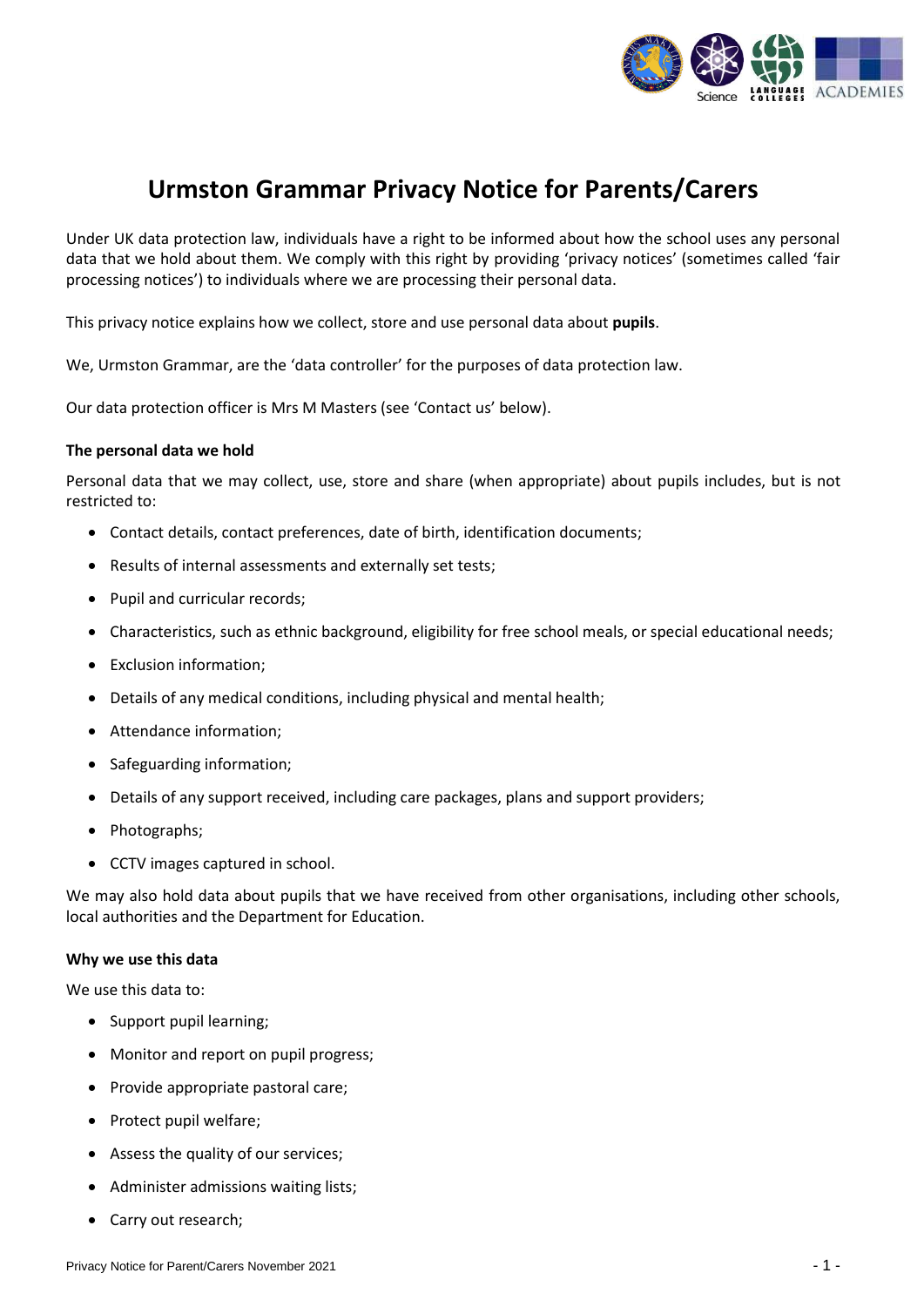

• Comply with the law regarding data sharing.

# **Our legal basis for using this data**

We only collect and use pupils' personal data when the law allows us to. Most commonly, we process it where:

- We need to comply with a legal obligation;
- We need it to perform an official task in the public interest.

Less commonly, we may also process pupils' personal data in situations where:

- We have obtained consent to use it in a certain way;
- We need to protect the individual's vital interests (or someone else's interests).

Where we have obtained consent to use pupils' personal data, this consent can be withdrawn at any time. We will make this clear when we ask for consent, and explain how consent can be withdrawn.

Some of the reasons listed above for collecting and using pupils' personal data overlap, and there may be several grounds which justify our use of this data.

# **Collecting this information**

While the majority of information we collect about pupils is mandatory, there is some information that can be provided voluntarily.

Whenever we seek to collect information from you or your child, we make it clear whether providing it is mandatory or optional. If it is mandatory, we will explain the possible consequences of not complying.

### **How we store this data**

We keep personal information about pupils while they are attending our school. We may also keep it beyond their attendance at our school if this is necessary in order to comply with our legal obligations. Our records management policy (available on our website) and guidelines set out how long we keep information about pupils.

# **Data sharing**

We do not share information about pupils with any third party without consent unless the law and our policies allow us to do so.

Where it is legally required, or necessary (and it complies with data protection law) we may share personal information about pupils with:

- *Our local authority – to meet our legal obligations to share certain information with it, such as safeguarding concerns and exclusions;*
- *The Department for Education;*
- *The pupil's family and representatives;*
- *Educators and examining bodies;*
- *Our regulator Ofsted;*
- *Suppliers and service providers – to enable them to provide the service we have contracted them for;*
- *Financial organisations;*
- *Central and local government;*
- *Our auditors;*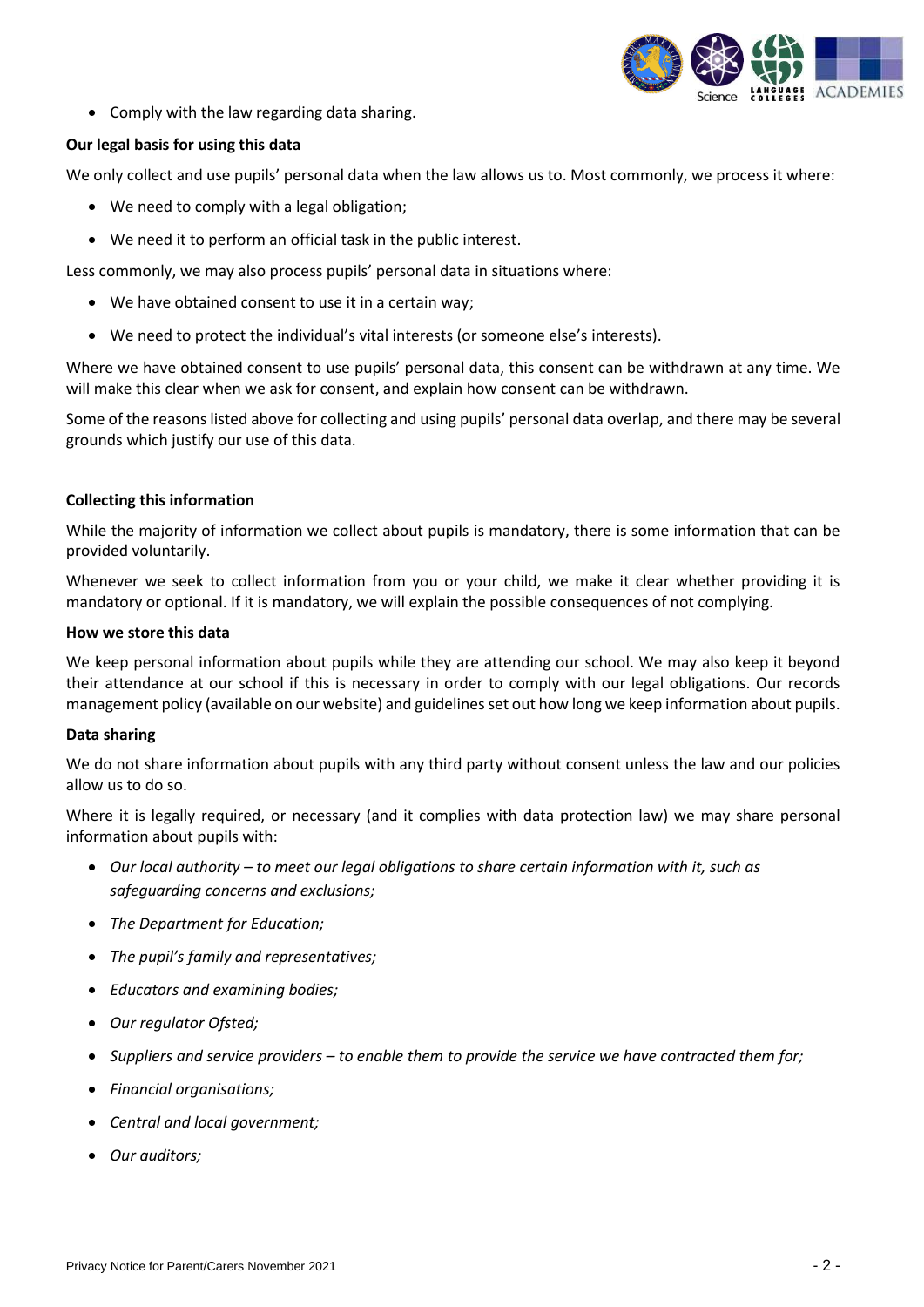

- *Survey and research organisations;*
- *Health authorities;*
- *Security organisations;*
- *Health and social welfare organisations;*
- *Professional advisers and consultants;*
- *Police forces, courts, tribunals;*
- *Professional bodies.*

# **National Pupil Database**

We are required to provide information about pupils to the Department for Education as part of statutory data collections such as the school census.

Some of this information is then stored in the [National Pupil Database](https://www.gov.uk/government/publications/national-pupil-database-user-guide-and-supporting-information) (NPD), which is owned and managed by the Department and provides evidence on school performance to inform research.

The database is held electronically so it can easily be turned into statistics. The information is securely collected from a range of sources including schools, local authorities and exam boards.

The Department for Education may share information from the NPD with other organisations which promote children's education or wellbeing in England. Such organisations must agree to strict terms and conditions about how they will use the data.

For more information, see the Department's webpage on [how it collects and shares research data.](https://www.gov.uk/data-protection-how-we-collect-and-share-research-data)

You can als[o contact the Department for Education](https://www.gov.uk/contact-dfe) with any further questions about the NPD.

## **Youth support services**

Once our pupils reach the age of 13, we are legally required to pass on certain information about them to Trafford Council, as it has legal responsibilities regarding the education or training of 13-19 year-olds.

This information enables it to provide youth support services, post-16 education and training services.

Parents/carers, or pupils once aged 16 or over, can contact our data protection officer to request that we only pass the individual's name, address and date of birth to Trafford Council.

# **Learning Records Service (LRS)**

The information you supply is used by the Learning Records Service (LRS). The LRS issues Unique Learner Numbers (ULN) and creates Personal Learning records across England, Wales and Northern Ireland, and is operated by the Education and Skills Funding Agency, an executive agency of the Department for Education (DfE). For more information about how your information is processed, and to access your Personal Learning Record, please refer to<https://www.gov.uk/government/publications/lrs-privacy-notices>

#### **Transferring data internationally**

Where we transfer personal data to a country or territory outside the European Economic Area, we will do so in accordance with data protection law.

# **Parents and pupils' rights regarding personal data**

Individuals have a right to make a **'subject access request'** to gain access to personal information that the school holds about them.

Parents/carers can make a request with respect to their child's data where the child is not considered mature enough to understand their rights over their own data (usually under the age of 12), or where the child has provided consent.

Parents also have the right to make a subject access request with respect to any personal data the school holds about them.